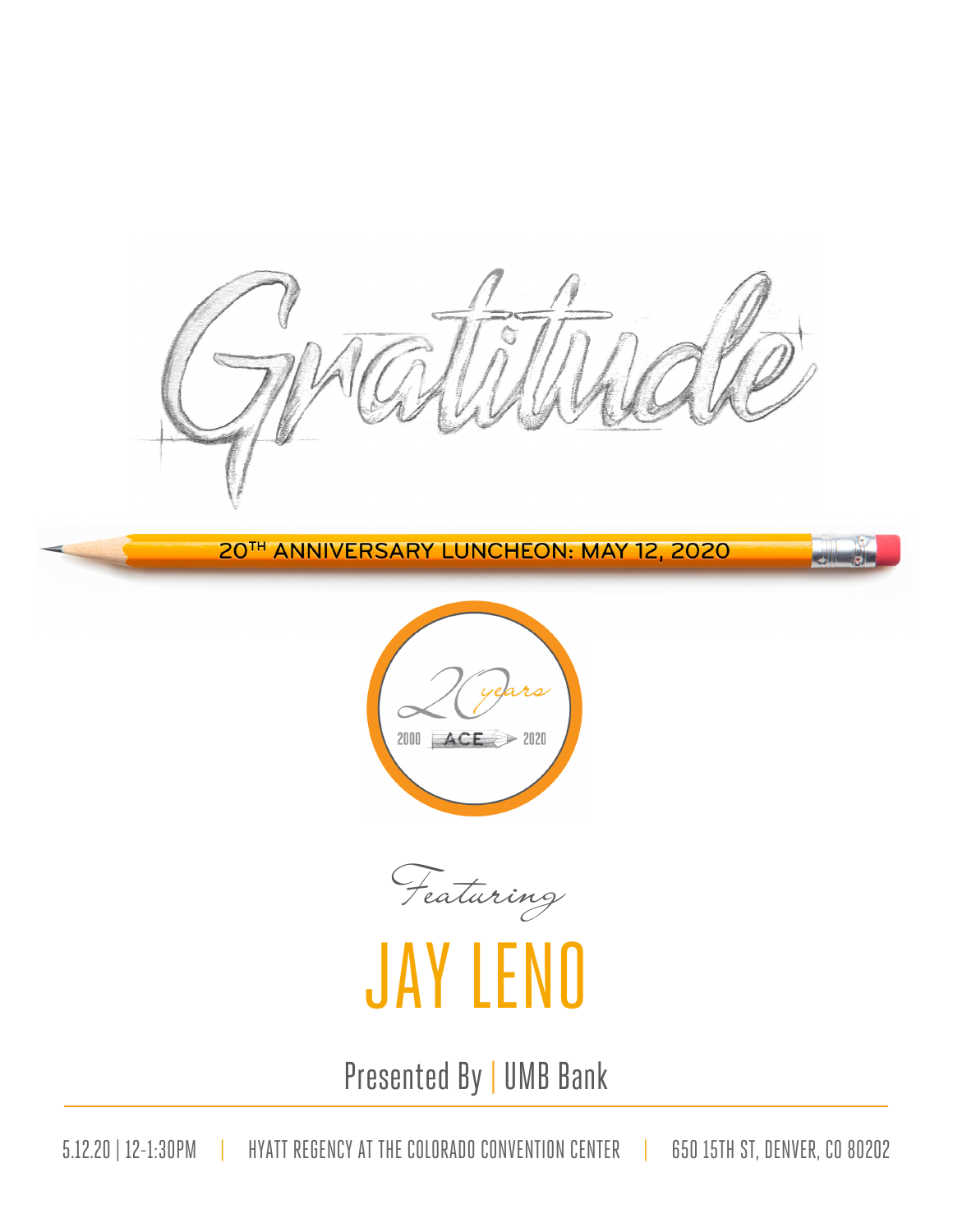# **JAY LENO** 2020 ANNUAL LUNCHEON

Acclaimed TV late night show host, admired stand-up comedian, best-selling children's book author, much-in-demand corporate speaker, lovable TV and movie voice-over artist, pioneering car builder and mechanic, and philanthropist…it's no wonder that Jay Leno has always been widely characterized as "the hardest working man in show business."

Jay Leno's late night television ratings domination included more than two decades of "The Tonight Show with Jay Leno," winning every consecutive quarter of his hosting over the past 19 years. Under his helm, the show was honored by the Television Academy with an Emmy for "Outstanding Comedy, Variety or Music Series." "The Tonight Show" has also taken home the trophy for "Favorite Late Night Show" in the annual TV Guide Awards determined by voting viewers, and Jay was recently installed in the Television Academy's Broadcast Hall of Fame.



His "everyman"-style and personality have helped him earn millions of fans worldwide, especially in the regions where people relate to his personable style and work ethic. In addition to traversing the U.S., he has entertained in various countries, including Bosnia, where he performed for military troops associated with the war in Afghanistan, and Aviano, Italy, where he performed for troops associated with the peacekeeping efforts in Bosnia. He remains passionate about performing in front of live audiences, including the military, and appears regularly in Las Vegas, on college campuses around the United States, and in other venues.

Moreover, he is committed to using his amalgam of talents to help those less fortunate. Each year, he serves as Master of Ceremonies and does numerous benefit performances, including shows for those whose lives were devastated by the 9/11 tragedy, the tsunami in Thailand, hurricanes in the gulf, and the severe economic downturn in Detroit. He leads the annual Love Ride in California to benefit numerous humanitarian organizations serving people with autism, muscular dystrophy, and Special Olympics, among many others.

Jay was born in New Rochelle, New York, and raised in Andover, Massachusetts. He and his wife, Mavis, live in Los Angeles.